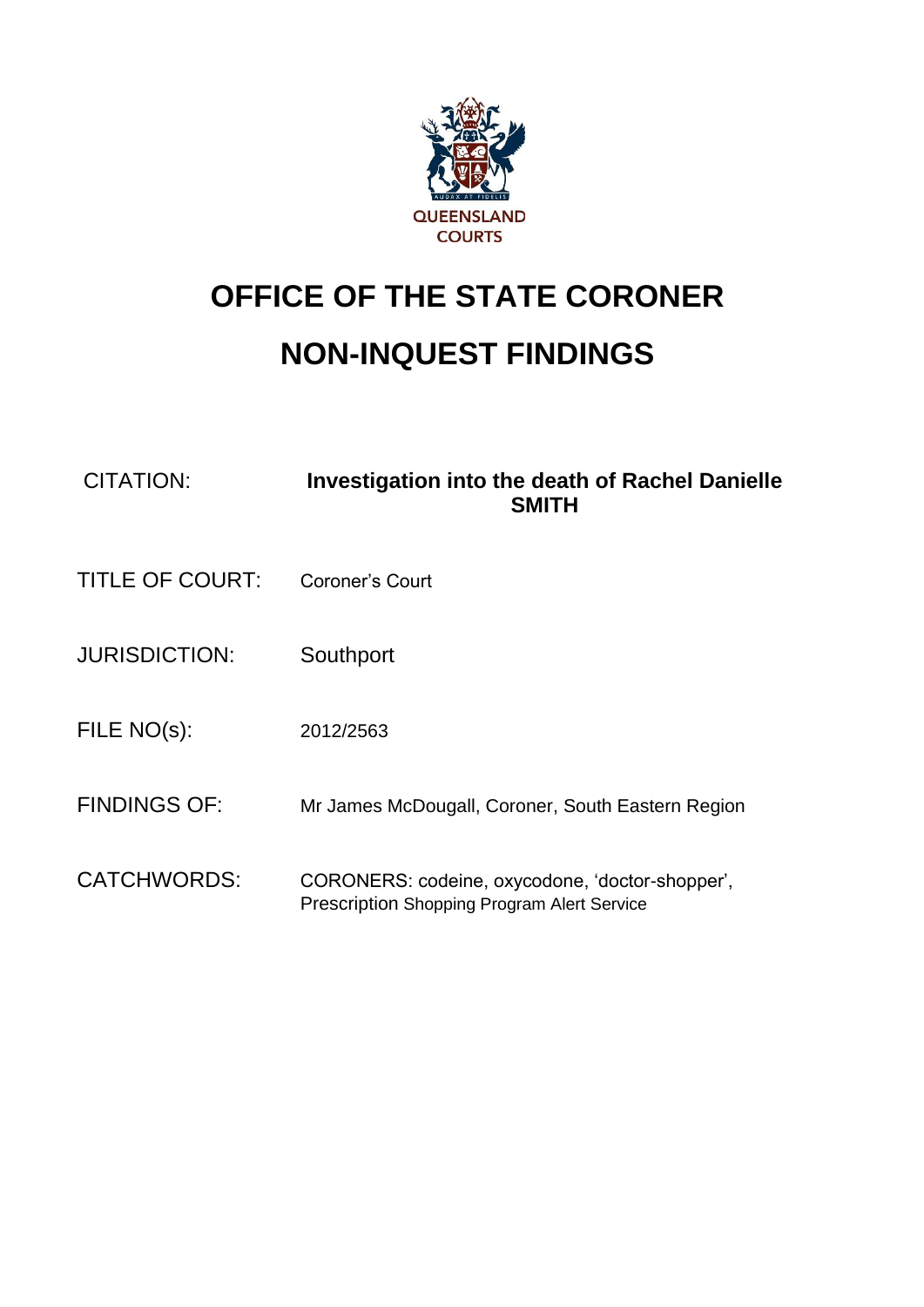Rachel Danielle Smith was 25 years old. She resided with her husband, Elias and her daughter.

Rachel suffered from chronic migraines, depression, type 2 diabetes mellitus, obesity and asthma. She also had a history of chronic sinusitis and chronic cholecystitis for which she had undergone a cholecystectomy (gall bladder removal) and a sinus operation.

Since the birth of her daughter, who was at the time of death three years old, her migraines increased significantly. She had been taking Panadeine Forte since 2001 for headaches and after the birth of her daughter in 2005 she started taking strong addictive painkillers such as oxycodone (Endone), intermittently. At about this time Rachel started seeing multiple doctors to obtain her medications. By 2008 she was regularly attending three different surgeries and occasionally a fourth doctor's surgery to obtain prescriptions for medication.

On 27 December 2008, Elias reported that Rachel had been suffering from one of her usual migraines. She had taken a number of medications including Panadeine Forte, tramadol (Tramal), oxycontin (Oxycontin SR), diazepam (Valium), amitriptyline (Endep) and zolpidem (Stillnox) at about 9am, 12pm and 9pm.

At about 10.30pm Elias had a shower and went to bed and Rachel sat on the floor at the right hand side of the bed using her laptop. At about 1am on 28 December 2008, Elias woke to find Rachel crouched down on the floor with her head in a towel. The computer was still on and had been placed on the bed. Elias checked on Rachel and found her to be unresponsive. He called an ambulance and began resuscitation attempts. Ambulance officers arrived a short time later and were unable to revive Rachel and declared life extinct at 1.29am on 28 December 2008.

An autopsy was conducted on 29 December 2008 which included a toxicological analysis. Analysis of Rachel's blood found the following drugs to be present in her system:

| Diazepam<br>1.                 | $0.2$ mg/kg        |
|--------------------------------|--------------------|
| 2. Nordiazepam (metabolite)    | $0.6$ mg/kg        |
| 3. Oxazepam (metabolite)       | $<$ 0.01 mg/kg     |
| 4. Temazepam (metabolite)      | $0.01$ mg/kg       |
| 5.<br>Morphine                 | $0.26$ mg/kg       |
| Codeine<br>6.                  | $0.31$ mg/kg       |
| 7. Total morphine (metabolite) | $0.32$ mg/kg       |
| Amitriptyline<br>8.            | 1.1 $mg/kg$        |
| 9. Nortriptyline (metabolite)  | $0.26$ mg/kg       |
| 10. Oxycodone                  | $0.66$ mg/kg       |
| 11. Tramadol                   | 1.4 $mg/kg$        |
| 12. Zolpidem                   | $0.27$ mg/kg       |
| 13. Paracetamol                | $10 \text{ mg/kg}$ |
|                                |                    |

Rachel's urine also tested positive for opiates such as morphine and oxycodone and benzodiazepines such as diazepam.

The pathologist commented:

"*Morphine is a known metabolite of codeine. However, the relatively high morphine when compared to codeine indicated that morphine might be independently taken apart from being a metabolite of codeine. Codeine could be derived from Panadeine Forte, one of the medications that she was taking as described in the police form 1. The high codeine/paracetamol ratio indicated the possibility that codeine could be*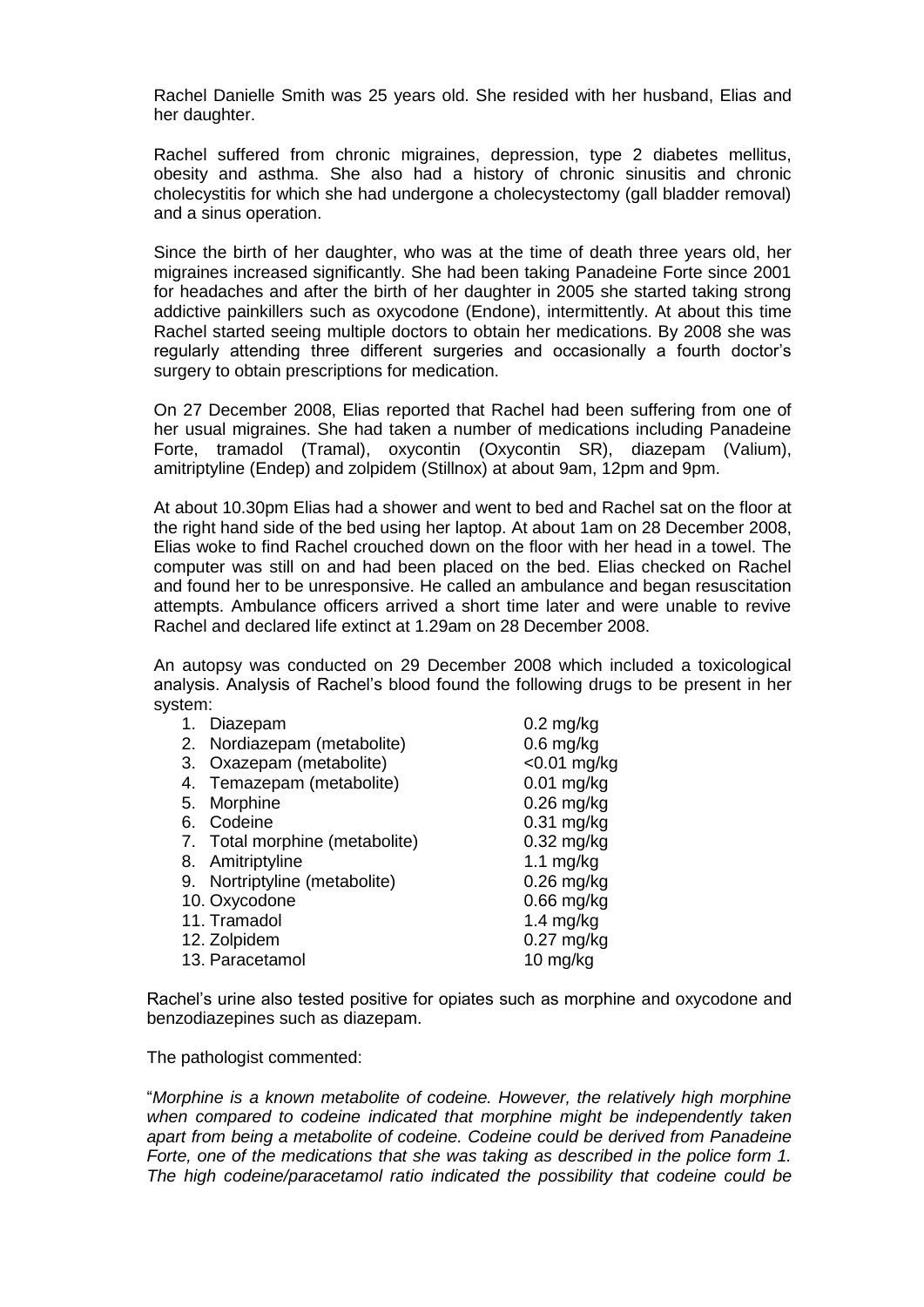*independently taken as well. The possibility of some these drugs being accumulated over time to toxic levels cannot also be completely ruled out."*

The autopsy report confirmed, and I find, that Rachel Danielle Smith died on 28 December 2008 at Eagleby and the cause of death was mixed drug toxicity.

Elias gave two accounts to the police regarding Rachel Smith's health and drug taking.

On 28 December 2008 Elias stated that his wife had a history of chronic migraines and had been having particularly bad headaches in the week prior to her death. He stated that she had been off oxycodone for two years but had restarted three days before to get through the holidays (as it was Christmas time). He stated that on 27 December 2008 Rachel had consumed two Panadeine Forte, Tramadol SR 100mg, Tramadol 50mg, Oxycodone SR 60mg and Diazepam 10mg at 9am, 12pm and 9pm. In addition she had taken Zolpidem CR 12.5mg at 12pm and Amitriptyline 150mg at 9pm as she had a migraine. Elias also told police that Rachel had a history of depression which had been worse in the preceding two months and had cut her own wrists on two occasions. He told police that she had apparently sought help from a doctor at Eagleby Medical Centre the first time and Loganholme Medical Centre the second time.

On 12 July 2013, Elias Smith gave another statement to police in which he told police Rachel suffered from daily intense migraines. He said that she saw frequent multiple different doctors. He was concerned about the amount of medication she was taking but couldn't recall any of the names apart from Oxycontin and Stillnox. He became aware that she was seeing doctors without his knowledge and getting medications from them. One of those was at Windaroo Practice and she also saw a doctor at Eagleby just before Christmas. He said he discussed with Rachel about better ways to control her pain and she did attend a hypnotherapist (which worked for a few weeks), homeopaths and neurologists. Elias said he made an effort to control the medications he knew about by keeping them in a special place. This was not a secured site and she could access the medication but he would be aware if that happened and he stated that it did not happen too often. Elias was Rachel's carer but he was in full time employment and whilst he was at work, she "doctor-shopped". He knew about most of the doctors she saw but not all of them.

I caused investigations to be made to discover the names of all of the doctors Rachel attended to obtain medication. I had these medical records reviewed by the Forensic Medical Officer at the Clinical Forensic Medicine Unit.

I do not propose to report in detail the findings of the Forensic Medical Officer, Dr Mirakian as her investigations are set out in her report. I do note however, that Rachel saw Dr TT on many occasions in the four years leading up to her death. Dr TT referred Rachel to a psychologist in 2006 and also a neurologist at Princess Alexandra Hospital (Dr AW). He also referred her to another neurologist, Dr SR in 2006. Dr TT notes that by mid-2008 Rachel had made no progress in her attempts to reduce her medications and Dr TT referred her back to Dr SR. By late 2008 Rachel reported to Dr TT that she had reduced her medications and was planning to ween off them by December. Dr TT had no idea Rachel was getting medications from other doctors. Rachel told Dr TT and Dr K on several occasions that she was going on trips overseas in order to get scripts for medications to last her up to a month at a time. She told these doctors she was travelling to New Zealand, to Fiji and to Cairns. She took none of these trips and continued to obtain medication from other doctors. She also saw Dr VA and told him she was under the care of Dr SR, Neurologist at PA Hospital. She saw Dr VA intermittently between July 2005 and September 2006 then regularly until 27 December 2008. Dr VA referred her to a number of other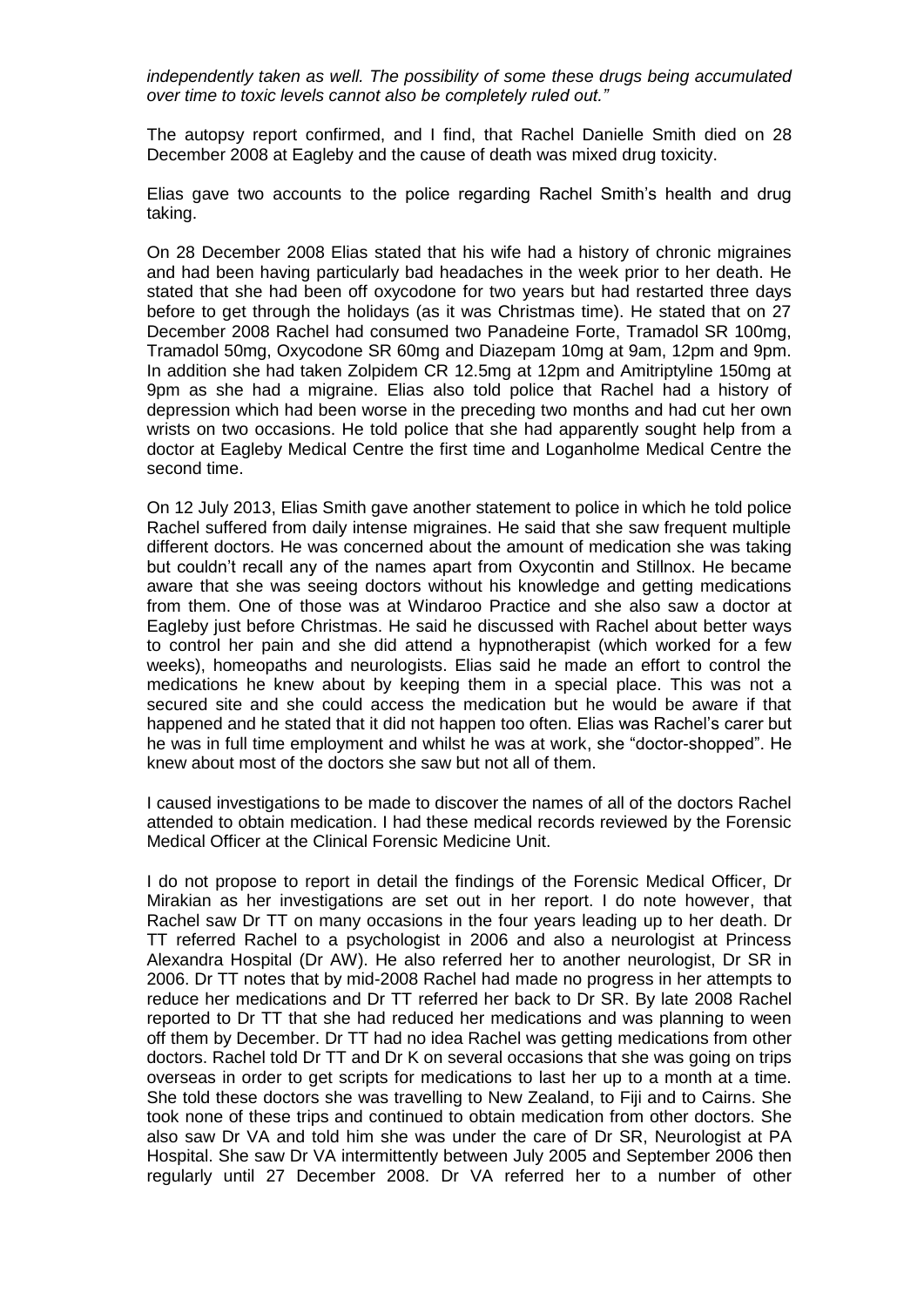practitioners, Dr PL (Neurologist) and she did not attend, Dr SR (Neurologist), MR (diabetic educator), AH (dietician), KV (podiatrist) and various counsellors.

On 21 November 2007 Dr VA was notified by the Prescription Shopping Information Service (PSIS) that Mrs Smith had consulted other doctors in the previous three months. He discussed this with her and Mrs Smith agreed not to get her scripts from any other doctors. On 26 July 2007 Elias became involved in managing and controlling the medications. Dr VA refused to write further scripts for oxycodone in 2007 until a neurology review was undertaken.

Mrs Smith requested further oxycodone in July 2008 at approximately monthly intervals to prevent attendances at emergency departments. She was warned not to take oxycodone with Panadeine Forte or tramadol. On 24 December 2008 Rachel presented with a letter from a doctor at PA Hospital (Dr H) requesting he prescribe pain medications so he gave her oxycodone 20 mg and 40 mg. She presented again on 27 December 2008 claiming she had not kept any of her medications down due to vomiting and requested more. Her husband was present and confirmed her story so the oxycodone was prescribed again. Dr VA believed Elias was to control the medications.

Neurologist, Dr SR saw Rachel in July 2006 on referral from Dr TT. Dr SR notes that at the first consultation Rachel had been taking increased amounts of Oxycontin for frequent migraine headaches. He advised her to cease the Oxycontin which she did over the next few months and her headaches improved somewhat. Dr SR saw her again in 2008 when Rachel was using a range of medication for her headaches including Panadeine Forte, tramadol, diazepam, zolpidem and amitriptyline. Dr SR suggested she ween herself off these medications under the supervision of her GP. Dr SR did not see Rachel again and he was unaware that she was seeing multiple doctors to obtain prescriptions.

Rachel also attended at Princess Alexandra Hospital outpatients department on seven occasions between 4 April 2005 and 11 July 2006. On 19 July 2005 and 27 September 2005 and 11 July 2006 she attended Dr AR's (Neurologist) clinic for migraines.

Dr Mirakian was asked to answer a number of questions posed by me in relation to the appropriateness of the treatment offered by various doctors who saw Rachel.

Firstly, she was asked:

*Was the prescribing of any addictive prescription drugs appropriate under the circumstances?*

Dr Mirakian comments that chronic headaches and migraines are extremely debilitating and whilst addictive medications are always best avoided there are some circumstances in which addictive medications may be required. She said that Rachel had been referred to hospital on multiple occasions and to a neurologist privately to help with treatment of her headaches. She had tried many medications traditionally used for migraine headaches and found them to be intolerable with side effects or not helpful.

Dr Mirakian comments that after reviewing Dr TT, Dr VA and Dr L, she believed they were making an attempt to minimise Rachel's use of strong opiates such as oxycodone to try and minimise harm whilst struggling to keep the prescriptions of other addictive medications under control as best they could in light of an extremely manipulative patient.

Secondly,